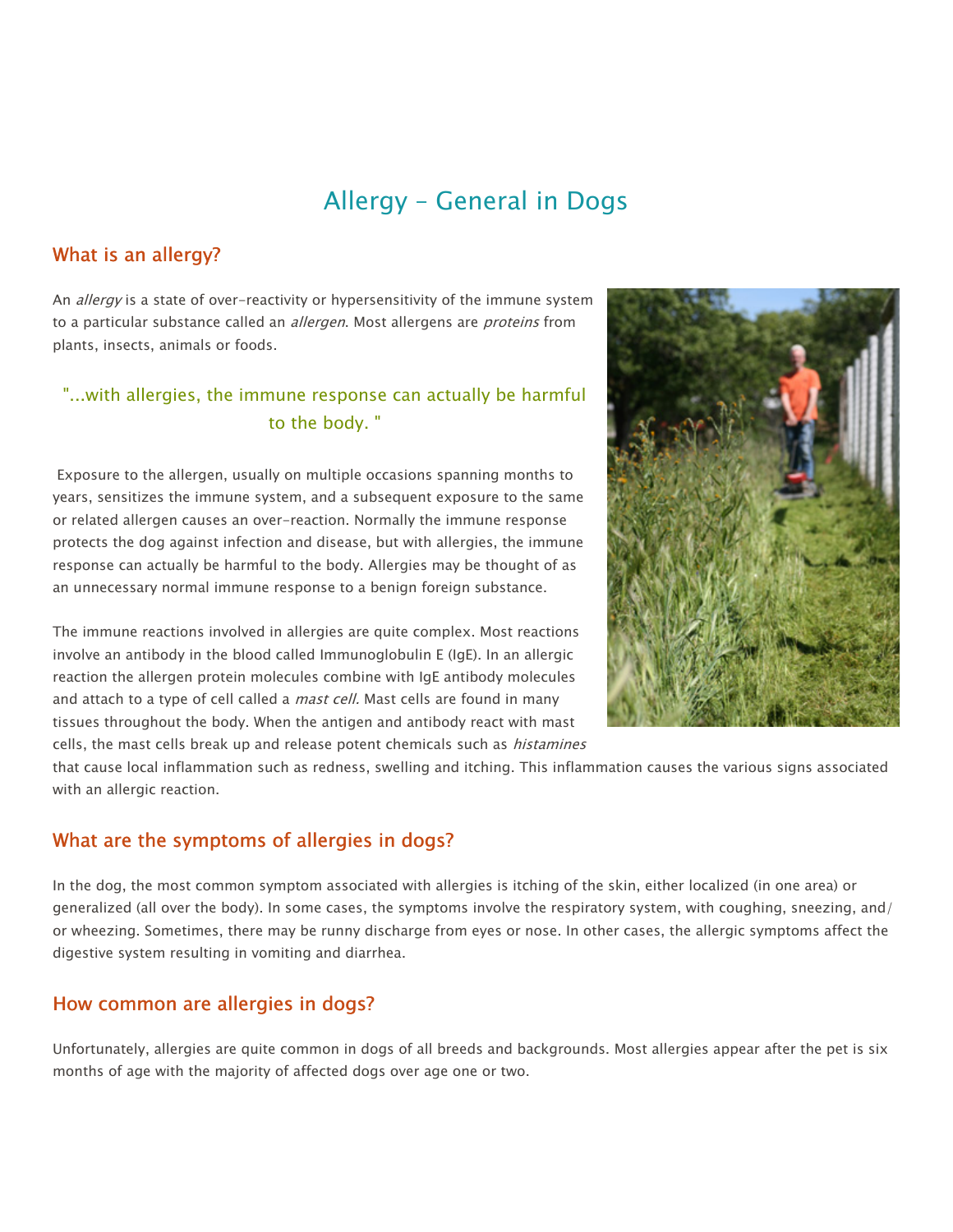### Are allergies inherited?

Some allergies are thought to be inherited. An inherited allergy is Atopy or allergies to pollens and plants (see What is Inhalant Allergy or Atopy below).

### What are the common allergy-causing substances (allergens)?

A very large number of substances can act as allergens. Most are proteins of insect, plant or animal origin, but small chemical molecules known as *haptens* can also cause allergy. Examples of common allergens are pollens, mold spores, dust mites, shed skin cells (similar to "pet allergies" in humans), insect proteins such as flea saliva, and some medications.

### What are the different types of allergy?

There are several ways of classifying allergies. Some examples of classifications include:

- Precipitating allergen Flea Allergy
- Route the allergen takes into the body Inhalant Allergy, Skin Contact Allergy or Food Allergy
- Time it takes for the immune reaction Immediate-type Hypersensitivity, also called Anaphylaxis or Shock, and Delayed-type Hypersensitivity
- $\cdot$  Type of immune reaction Types I through IV Hypersensitivity
- Clinical Signs Allergic Dermatitis or Allergic Bronchitis
- Inherited forms Atopy or Seasonal Allergies

#### What is Flea or Insect Bite Allergy and how is it treated?

Insect bite allergy is the exaggerated inflammatory response to the bite or sting of an insect. Arachnids such as spiders and ticks, and Insects including fleas, blackflies, deerflies, horseflies, mosquitoes, ants, bees, hornets and wasps, and arachnids such as spiders and ticks can cause an allergic reaction in sensitive dogs.

Flea saliva is by far the most common insect allergen in dogs causing flea allergy dermatitis (FAD). Most dogs experience minor local irritation from fleabites. The FAD dog will react to a single bite with severe local itching. A dog with FAD will bite and scratch itself and may remove large amounts of hair, especially in the tail-base region. A secondary bacterial infection may develop in the areas of broken skin. The area most commonly involved is over the rump in the tail-base region and extending down the hind limbs known as the "flea triangle."

"Because one flea can be a problem for a dog with FAD, strict flea control is essential."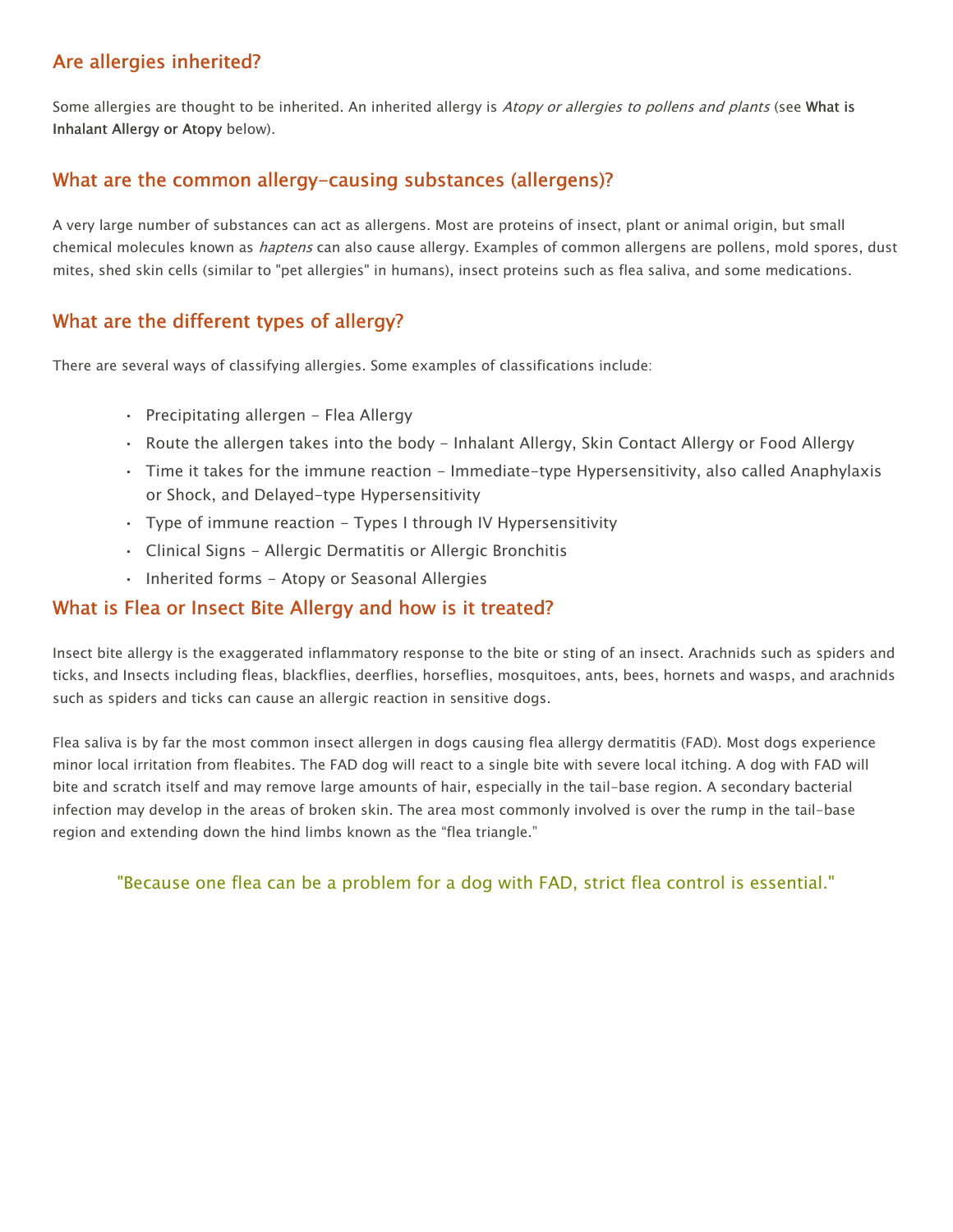

Because one flea can be a problem for a dog with FAD, strict flea control is essential. This is difficult considering the life cycle of fleas, but with modern monthly flea preventives and home treatment options, allow you to provide a flea free environment for your dog (see the Client Education Handout "Fleas" for additional information). Your veterinarian can give you tips on protecting your dog and other pets from fleas. When strict flea control is not possible, or in cases of severe itching, your veterinarian may prescribe anti-histamines or corticosteroids (steroids) to block the acute allergic reaction and give immediate relief. If a secondary bacterial infection is present, an appropriate antibiotic will be prescribed.

### What is Inhalant Allergy (Atopy) and how is it treated?

The term "Inhalant Allergy" in the dog is often used as a synonym for Atopy. The main inhalant allergens are tree pollens (cedar, ash, oak, etc.), grass pollens, weed pollens (ragweed), molds, mildew, and house dust mites. Many of these allergies occur seasonally, such as ragweed, cedar, and grass pollens. However, others such as molds, mildew, and house dust mites occur year-round. When humans inhale these allergens, the resulting allergy primarily manifests with upper respiratory signs: runny eyes, runny nose, and sneezing ("hay fever"). Although sometimes the symptoms of allergies include allergic rhinitis or bronchitis, in most dogs inhalant allergy manifests with itchy skin (pruritus). Due to these clinical signs, the condition is also called "Inhalant Allergic Dermatitis". The dog may rub its face, lick its feet and scratch the axillae (underarms).

#### "Symptoms of atopy can be controlled but a permanent cure is not usually possible."

Most dogs that have inhalant allergy start showing signs between one and three years of age. Affected dogs will often react to several allergens and often experience concurrent flea or food allergies. If the offending allergens can be identified by intradermal skin tests (skin testing) or IgE allergy tests (blood tests), the dog should be protected from exposure to them as much as possible. Because most of these allergens are environmental, this is difficult and recurrent bouts are likely. Symptoms of atopy can be controlled but a permanent cure is not usually possible.

Treatment depends largely on the length of the specific allergy season. It may involve one or more of the following three therapies:

Anti-inflammatory therapy. Treatment with anti-inflammatory drugs such as corticosteroids, or with antihistamines, will quickly block the allergic reaction in most cases. Fatty acid supplementation of the diet can improve the response to steroids and antihistamines in some cases. Recently-approved drugs such as oral cyclosporine are also very beneficial in treated atopy and have fewer long-term side effects than corticosteroids.

Shampoo therapy. Frequent bathing with a hypoallergenic shampoo can be soothing to itchy, inflamed skin. Bathing also rinses out allergens in and on the coat that can be absorbed through the skin. Some therapeutic shampoos also contain anti-inflammatory ingredients that may further benefit your pet.

Hyposensitization or Desensitization therapy. If the specific offending antigens are identified by allergy testing, an allergy injection serum or "allergy shots" can be given to the patient. With this treatment, very small amounts of the antigen are injected weekly. This repeated dosing has the objective of reprogramming or desensitizing the immune system. Success rates vary with this treatment. Approximately fifty-percent of treated dogs will see significant improvement in their clinical signs while approximately twenty-five percent more will see a decrease in the amount or frequency or corticosteroid usage.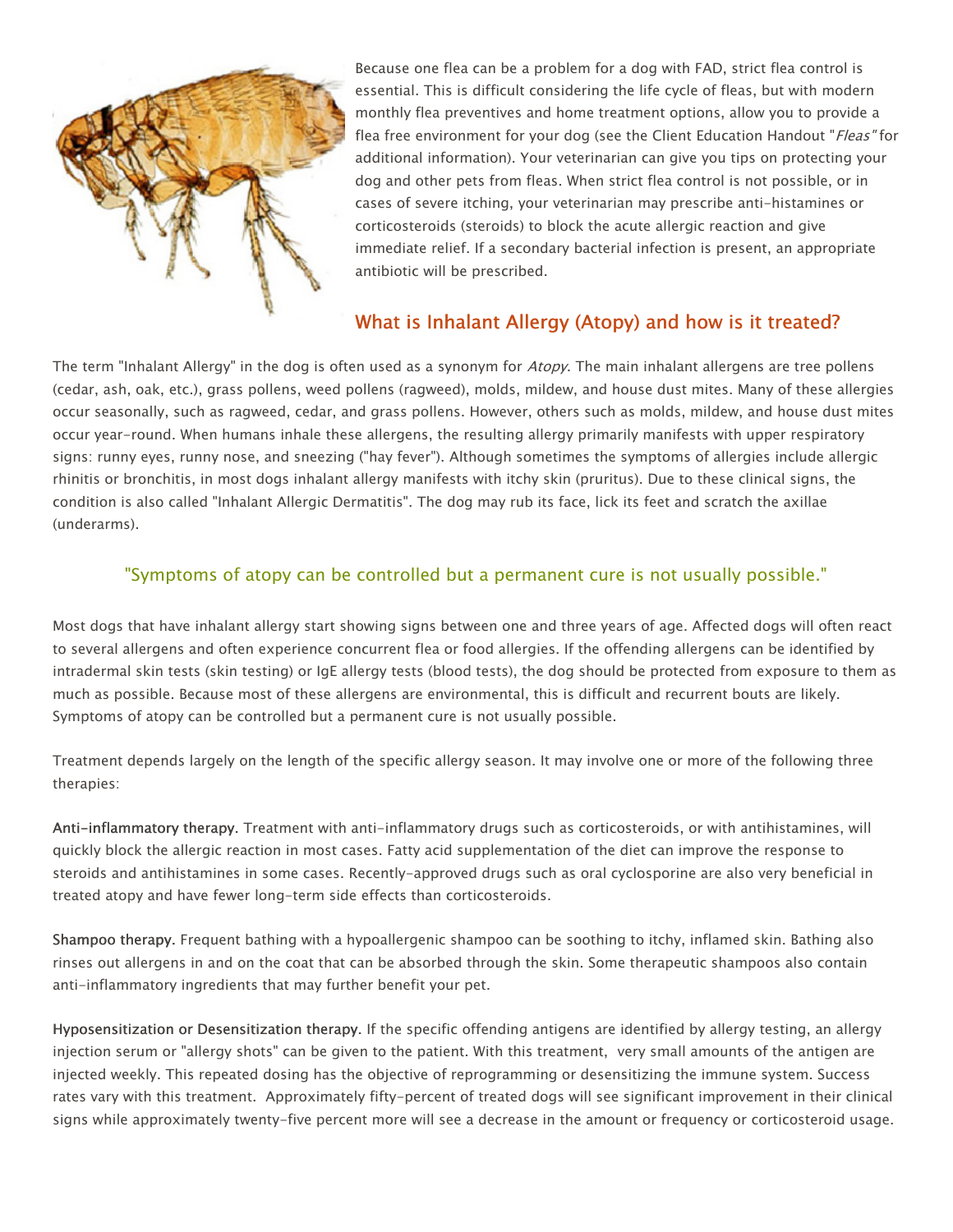### What is Food Allergy and how is it treated?

Food allergy or *food hypersensitivity* can develop to almost any protein or carbohydrate component of food. It most commonly develops in response to protein of the food of a particular food origin; dairy products, beef, wheat gluten, chicken, chicken eggs, lamb, and soy are commonly associated with food allergies in dogs. Food allergy can develop at almost any age. Food allergy may produce any of the clinical signs previously discussed including itching, digestive disorders, and respiratory distress. A dog may have multiple types of allergy, such as both food allergy and atopy making the exact diagnosis of a dog's itching quite challenging.



#### "Food allergy typically does not respond well to corticosteroids or other medical treatments."

Food allergy typically does not respond well to corticosteroids or other medical treatments. Treatment requires identifying the offending component(s) of the diet and eliminating them. The most accurate way of testing for food allergies is with an elimination diet trial using a hypoallergenic diet. Because it takes at least eight weeks for all other food products to be eliminated from the body, the dog must eat the special diet exclusively for eight to twelve weeks. If a positive response and improvement of your pet's clinical signs occurs, your veterinarian will advise you on how to proceed.

#### "If the diet is not fed exclusively, it will not be a valid test."

It must be emphasized that if the diet is not fed exclusively, it will not be a valid test. All table food, treats or flavored vitamins must be discontinued during the testing period. There may be problems with certain types of chewable tablets or medications such as heartworm preventive. Your veterinarian will discuss the specific diet and restrictions recommended for your dog.

### What is Contact Allergy?

Contact allergy is the least common type of allergy in dogs. It results from direct contact to allergens, such as pyrethrins found in flea collars, pesticides used on the lawn, grasses, materials such as wool or synthetics used in carpets or bedding, etc. Contact allergies can develop to practically anything and at any age..

## "...there will be skin irritation and itching at the points of contact..."



If the dog is allergic to any of these substances, there will be skin irritation and itching at the points of contact, usually the feet and stomach. Removal of the allergen (once it can be identified) often solves the problem.